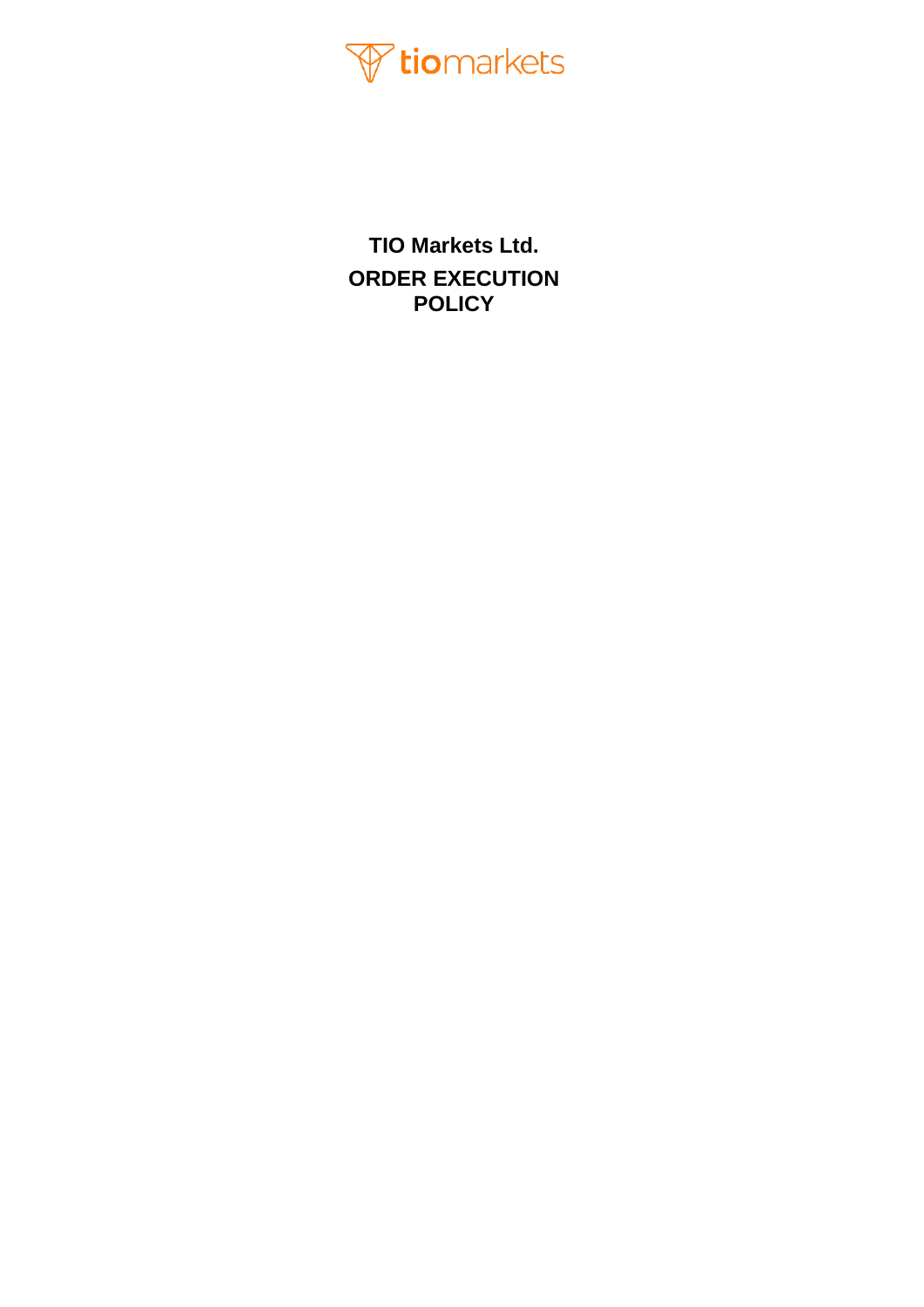

### **1. INTRODUCTION**

1.1 TIO Markets Ltd. (the "TIO Markets" or "Company is trading under the TIO Markets tradename and through the domain name [www.tiomarkets.com](http://www.tiomarkets.com/)

1.2 The Company will take all reasonable steps to obtain the best possible result (or "best execution") on behalf of its Clients either when executing Client Orders or receiving and transmitting Orders for execution. These rules require firms to put in place an execution policy which sets out how it will obtain best execution for its Clients and to provide appropriate information to its Clients on its Order execution policy.

1.3 This Policy forms part of our agreement. Therefore, by entering into an agreement with the Company, you are also agreeing to the terms of our Financial Instruments Order execution policy, as set out in this document.

### **2. DEFINITIONS**

2.1 For the purposes of this policy, the following words and expressions shall have the meaning set out next to them:

- "Financial Instruments", when used hereinafter, unless the context requires otherwise, shall mean Foreign Exchange and Financial Contracts for Difference.
- "Order", when used hereinafter, unless the context requires otherwise, shall mean an instruction to buy or sell a Financial Instrument which is accepted by the Company for transmission to a third party.
- "Execution Venue", when used hereinafter, unless the context requires otherwise, shall mean a market maker, or other liquidity provider or entity that performs a similar function in a third country to the function performed by any of the foregoing.
- "Execution Factors", when used hereinafter, unless the context requires otherwise, shall mean those factors listed in paragraph 3 of this Policy.
- "Execution Criteria", when used hereinafter, unless the context requires otherwise, shall mean those factors listed in paragraph 5 of this Policy.
- "Multilateral Trading Facility ("MTF")", when used hereinafter, unless the context requires otherwise, shall mean a multilateral system, operated by an investment firm or a market operator, which brings together multiple third party buying and selling interest in Financial Instruments and in a way that results in a contract in accordance with MiFID.

### **3. SCOPE AND SERVICES**

3.1 This Policy applies to retail and professional Clients. Therefore, if the Company classifies the Client as an eligible counterparty, this Policy does not apply to the respective Client.

3.2 This Policy applies when executing transactions with Clients for the Financial Instruments provided by the Company. The Financial Instruments provided by the Company are derivatives of an underlying Financial Instrument, and it is up to the Company's discretion to decide which types of Financial Instruments to make available and to publish the prices at which these can be traded.

3.3 The Client acknowledges that the transactions entered into with the Company in Foreign Exchange and Financial Contracts for Difference are undertaken through the Electronic Trading Platform of the Company. The Orders will be executed on an 'over the counter' basis rather than on a regulated market or a Multilateral Trading Facility. Such Orders are automatically routed to an Execution Venue which the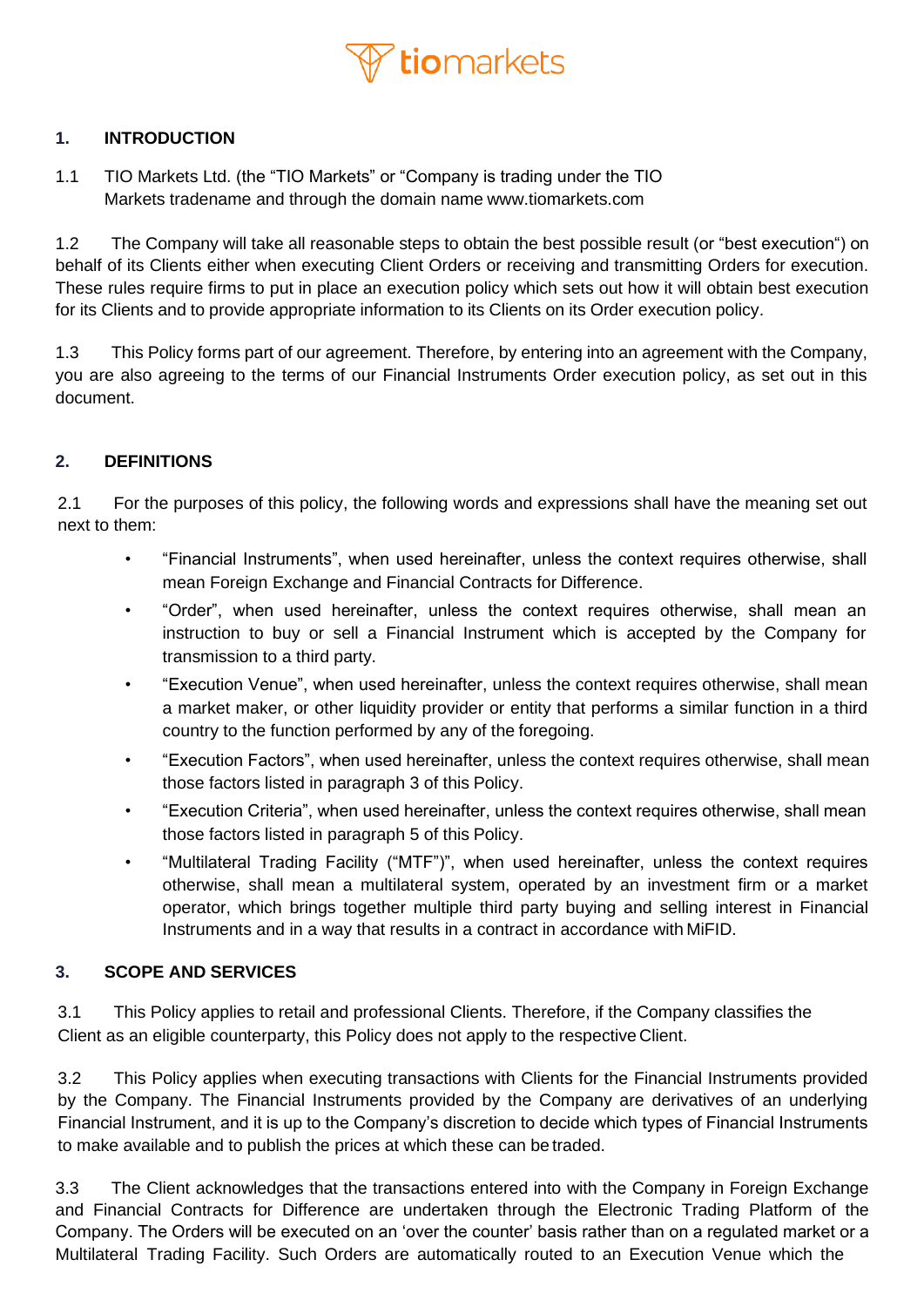### 7 **tio**markets

Company has assessed to provide for the best execution.

- 3.4 The Client is given the option to place with the Company the following Orders for execution in the following ways:
	- The Client places a "Market Order" which is an Order instantly executed against a price that the Company has provided. The Client may attach to a Market Order a Stop Loss and/or Take Profit. Stop Loss is an Order to limit Client's loss, whereas Take Prot is an Order to limit Client's profit.
	- The Client places a "Pending Order", which is an Order to be executed at a later time at the price that the Client specifies. The Company will monitor the Pending Order and when the price provided by the Company reaches the price specified by the Client, the Order will be executed at that price. The following types of Pending Orders are available: Buy Limit, Buy Stop, Sell Limit and Sell Stop. The Client may attach to any Pending Order a Stop Loss and/or Take Profit.

3.5 The Client may modify an Order before it is executed. The Client has no right to change or remove Stop Loss, Take Profit and Pending Orders if the price has reached the level of the Order execution.

### **4. BEST EXECUTION FACTORS**

4.1 The Company shall take all reasonable steps to obtain the best possible result for its Clients taking into account the following factors when executing Clients Orders against the Company's quoted prices:

### **A. Price:**

- Bid Ask Spread: For any given Financial Instrument the Company will quote two prices: the higher price ("ASK") at which the Client can buy (go long) that Financial Instrument, and the lower price ("BID") at which the Client can sell (go short) that Financial Instrument; collectively they are referred to as the Company's price. The difference between the lower and the higher price of a given Financial Instrument is the spread.
- Pending Orders: Such Orders as Buy Limit, Buy Stop and Stop Loss / Take profit for opened short position are executed at ASK price. Such Orders as Sell Limit, Sell Stop and Stop Loss / Take profit for opened long position are executed at BID price.
- Company's price: The Company's price for a given Financial Instrument is calculated by reference to the price of the relevant underlying Financial Instrument, which the Company obtains from third party external reference sources. The Company's prices are constructed with reference to the given 'Spreads and Conditions' policy, which can be found on the Company's website. The Company updates its prices as frequently as the limitations of technology and communications links allow. The Company reviews it's used third party external reference sources at least once a year, to ensure that the data obtained continue to be competitive. The Company will not quote any price outside Company's operations time (see Execution Venue below) therefore no Orders can be placed by the Client during that time.

**B. Costs**: For opening a position in some types of Financial Instruments the Client may be required to pay commission or financing fees, if applicable, the amount of which is disclosed in the 'Spreads and Conditions' policy section on the Company's website.

- Commissions: Commissions may be charged either in the form of a percentage of the overall value of the trade or as fixed amount.
- Financial Instruments is increased or reduced by a daily financing fee "swap" throughout the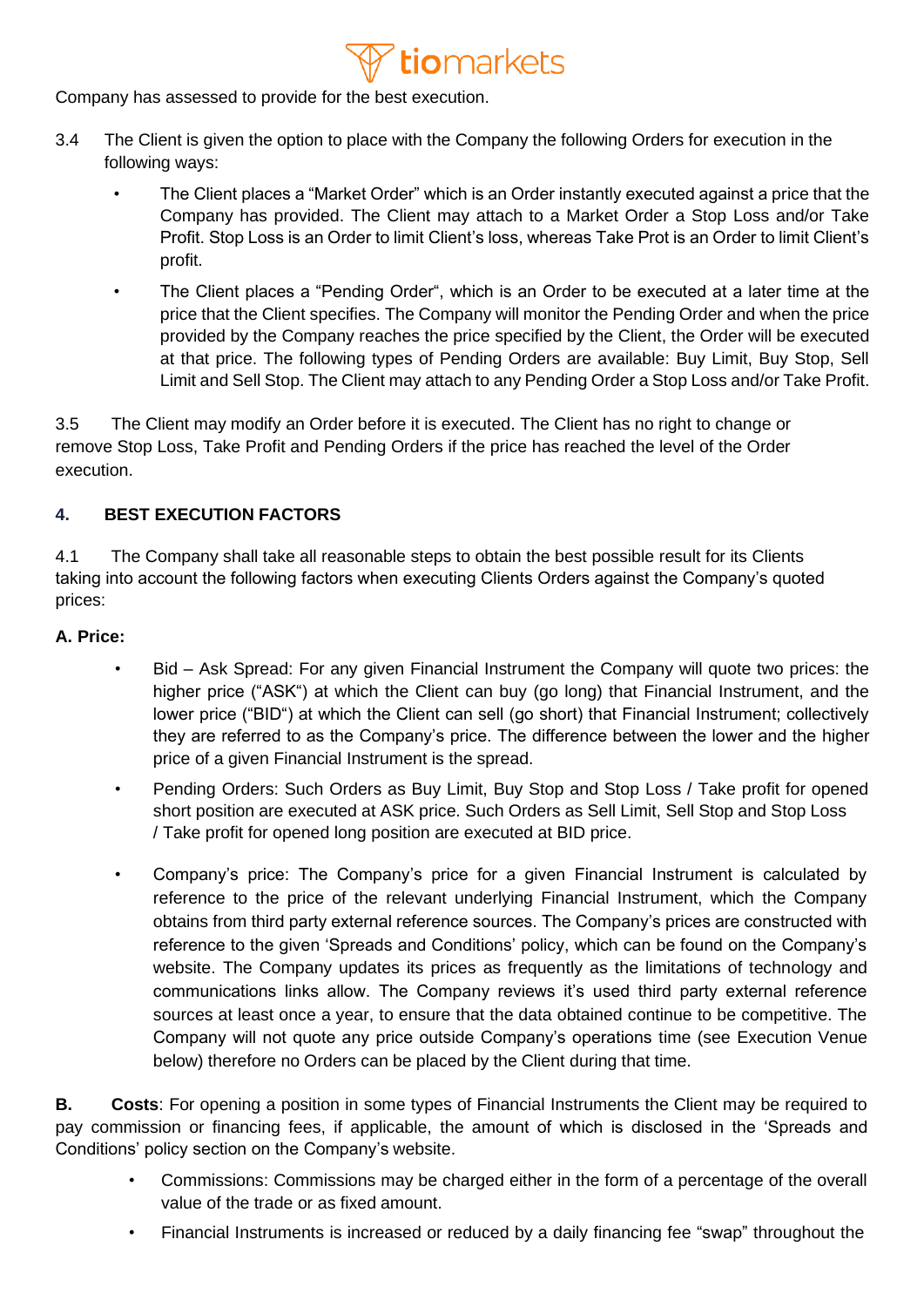

life of the contract. Financing fees are based on prevailing market interest rates, which may vary over time. Details of daily financing fees applied are available under Spreads and Conditions section in the Company's website. For all types of Financial Instruments that the Company offers, the commission and financing fees are not incorporated into the Company's quoted price and are instead charged explicitly to the Client account.

**C. Speed of Execution**: The Client acknowledges that the transactions entered into with the Company in Foreign Exchange and Financial Contracts for Difference are undertaken through the Electronic Trading Platform of the Company. The Orders will be executed on an 'over the counter' basis rather than on a regulated market or a Multilateral Trading Facility. Such Orders are automatically routed to an Execution Venue which the company has assessed to be the best execution. The Company places a significant importance when executing Client's Orders and strives to offer high speed of execution within the limitations of technology and communications links. If the Client undertakes transactions on an electronic system, like the Company's Electronic Trading Platform, he/she will be exposed to risks associated with the system including the failure of hardware and software (Internet/Servers). The result of any system failure may be that the Client's Order is either not executed according to the Client's instructions or it is not executed at all. The Company does not accept any liability in the case of such a failure. The use of wireless connection or dial-up connection or any other form of unstable connection at the Client's end, may result in poor or interrupted connectivity or lack of signal strength causing delays in the transmission of data between the Client and the Company when using the Company's Electronic Trading Platform. This delay may result in sending to the Company out of date "Market Orders". In this case the Company will update the price and execute the Order at the market price available. The Client may request the Company to execute upon receipt instructions conveyed by telephone, facsimile, e-mail or any other written or oral means of communication that each of the present and future account holders, attorneys and duly authorized representatives shall give individually to the Company, even if these instructions are not followed by a confirmation in writing. The Company does not accept any liability in case of misunderstanding, error in the identification of the person giving the instruction or other errors on its part related to such method of communication and which may involve losses or other inconveniences for the Client. The Company reserves the right not to execute instructions transmitted by telephone or fax. Telephone conversations may be recorded, and you will accept such recordings as conclusive and binding evidence of the instructions.

**D. Likelihood of Execution**: The Client acknowledges that the transactions entered into with the Company in Foreign Exchange and Financial Contracts for Difference are undertaken through the Electronic Trading Platform of the Company. The Orders will be executed on an 'over the counter' basis rather than on a regulated market or a Multilateral Trading Facility. Such Orders are automatically routed to an Execution Venue which the company has assessed to be the best execution. The Company places a significant importance when executing Client's Orders and strives to offer high speed of execution within the limitations of technology and communications links. The Company seeks to execute all Orders placed by its Clients.

**E. Orders**: The Client requests a quotation at the price that is stated on the Company's Electronic Trading Platform. However, due to the high volatility of the market, prices may change before a Client can execute Orders at their determined price. The Company at this point, has the right to offer the Client a new price. The Client can either accept the new price and execute the Order, or refuse the new price, cancelling the Order transaction completely.

Orders can only be placed, executed, modified or closed within the trading time and shall remain effective through to the next trading session. The Client's Order shall be valid according to the type and time of the given Order. If the time of validity of the Order is not specified, it shall be valid indefinitely.

Order status is always shown on the Company's Electronic Trading Platform and can be accessed via the Client's online trading terminal. Should access to the Company's Electronic Trading Platform not be possible, Clients may contact the Company by telephone and request the status of any of their pending Orders.

Stop Loss, Take Profit, Buy Limit, Buy Stop, Sell Limit, Sell Stop Orders on Financial Instrument contracts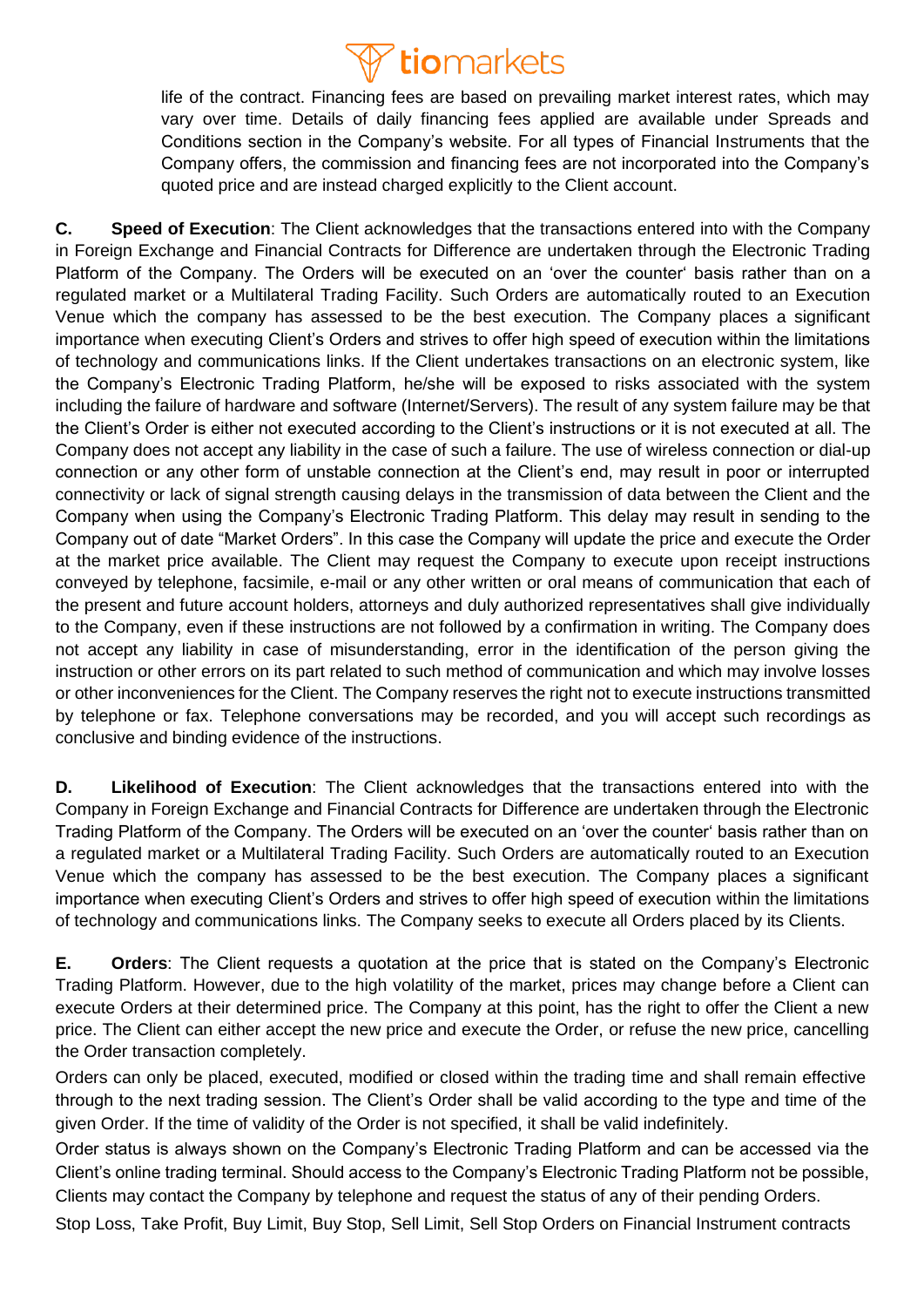# **Triomarkets**

are executed at the declared by the Client price on the first current price touch. But under certain trading conditions it may be impossible to execute Orders (Stop Loss, Take Profit, Buy Limit, Buy Stop, Sell Limit, and Sell Stop) on any Financial Instrument contract at the declared price. In this case the Company has the right to execute the Order at the first available price. This may occur, for example, at the following cases:

- Trading Session start moments;
- During news times;
- During volatile markets where prices may move significantly up or down and away from declared price;
- Where there is rapid price movement, if the price rises or falls in one trading session to such an extent that under the rules of the relevant exchange, trading is suspended or restricted;

**F. If there is insufficient liquidity for the execution of the specific volume at the declared price. Likely- hood of Settlement:** The Company shall proceed to a settlement of all transactions upon execution of such transactions.

**G. Size of Order:** The minimum size of an Order is 0.01 lots. A lot is a unit measuring the transaction amount and it is different for each type of Financial Instrument. Please refer to the Spreads and Conditions section on the Company's website for the value of each lot for a given Financial Instrument type. The Company reserves the right to decline an Order as explained in the terms and conditions entered with the Client. The Company makes every effort to fill the Order of the Client irrespective of the volume. However, if this is achieved, it may be at a best available price, different from declared price, as the market liquidity may allow at the time of execution. (See above, Likelihood of Execution)

**H. Market Impact:** Some factors may affect rapidly the price of the underlying Financial Instruments from which the quoted Company price for its Financial Instruments is derived. These factors may influence some of the factors listed above. The Company will take all reasonable steps to obtain the best possible result for its Clients.

The Company does not consider the above list exhaustive and the order in which the above factors are presented shall not be taken as priority factor. Nevertheless, whenever there is a specific instruction from the Client the Company shall make sure that the Client's Order shall be executed following the specific instruction.

### **5. BEST EXECUTION CRITERIA**

5.1 The Company will determine the relative importance of the above factors by using its commercial judgment and experience in the light of the information available on the market and taking into account the criteria described below:

- the characteristics of the Client including the categorization of the Client as retail or professional;
- the characteristics of the Client Order;
- the characteristics of Financial Instruments that are the subject of that Order;
- the characteristics of the execution venues to which that Order can be directed.

5.2 For retail Clients, the best possible result shall be determined in terms of the total consideration, representing the price of the Financial Instrument and the costs related to execution, which shall include all expenses incurred by the Client which are directly related to the execution of the Order, including execution venue fees, clearing and settlement fees and any other fees paid to third parties involved in the execution of the Order.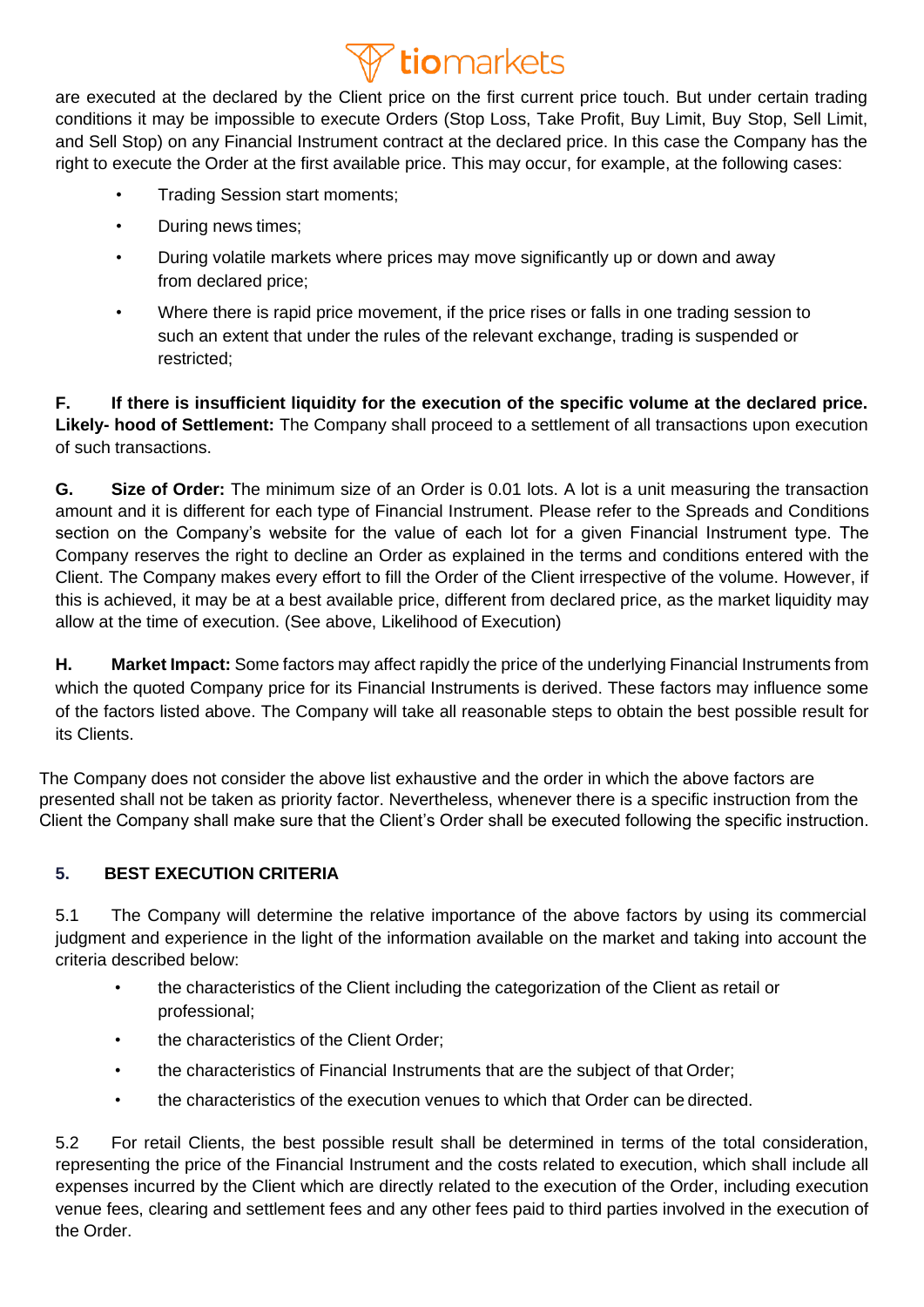## **Triomarkets**

5.3 Where there is more than one available Execution Venue for the execution of an Order, the commissions and the costs of the Company for transmitting the Order on each of the eligible Execution Venues shall be taken into account when assessing and comparing the results for the Client that would be achieved by executing the Order on each of the eligible Execution Venues.

5.4 The Company undertakes not to structure or charge its commissions in such a way as to discriminate unfairly between Execution Venues.

### **6. EXECUTION VENUES**

6.1 Execution Venues are the entities with which the Client's Orders are placed or to which the Company transmits Orders for execution.

6.2 The Client acknowledges that the transactions entered into with the Company in Foreign Exchange and Financial Contracts for Difference are undertaken through the Electronic Trading Platform of the Company. The Orders will be executed on an 'over the counter' basis rather than on a regulated market or a Multilateral Trading Facility. Such Orders are automatically routed to an Execution Venue which the company has assessed to be the best execution. The Company places a significant importance when executing Client's Orders and strives to offer high speed of execution within the limitations of technology and communications links.

6.3 The Company regularly assesses the Execution Venues available in respect of any products that the Company provides to its Clients to identify those that will enable the Company, on a consistent basis, to obtain the best possible result when transmitting Orders for execution.

6.4 For the purposes of orders for the financial instrument provided by the Company, the Company acts as principal and not as agent on the Client's behalf; therefore the Company is the sole Execution Venue for the execution of the Client's orders.

6.5 The Client acknowledges that the transactions entered in Financial Instruments with the Company are not undertaken on a recognized exchange, rather they are undertaken through the Company's Electronic Trading Platform and, accordingly, they may expose the Client to greater risks than regulated exchange transactions. Therefore the Company may not execute an Order, or it may change the opening (closing) price of an Order in case of any technical failure of the Company's Electronic Trading Platform or quote feeds.

6.6 While the Company strives to execute all Orders placed by its Clients, it reserves the right to decline an Order of any type or execute the Order at the first available market price. In case of technical failure of the trading platform or quote feeds, the Company may not transmit the Order for execution or it may change the opening/closing price of an Order. Under certain market conditions such as a fast moving market or low liquidity, the Company reserves the right to modify the spread of the transactions. In certain circumstances such as unusual market conditions or the size and nature of the Client's Order, it may be wholly or partly manually prices and/or an Order may be manually transmitted for execution, and then have an impact on the price at which the Order is executed.

6.7 Clients are required to close open positions in regard to any given Financial Instrument during the operating hours of the Company's Electronic Trading Platform.

6.8 The operating hours of the Company's Electronic Trading Platform are as follows:

- Working periods: round the clock from 00.00.01 A.M. Local Time (GMT +2) Monday through 00.00.00 P.M. Local Time (GMT +2) Friday.
- Non-working periods: from 00.00.01 A.M. Local Time (GMT +2) Saturday through00.00.00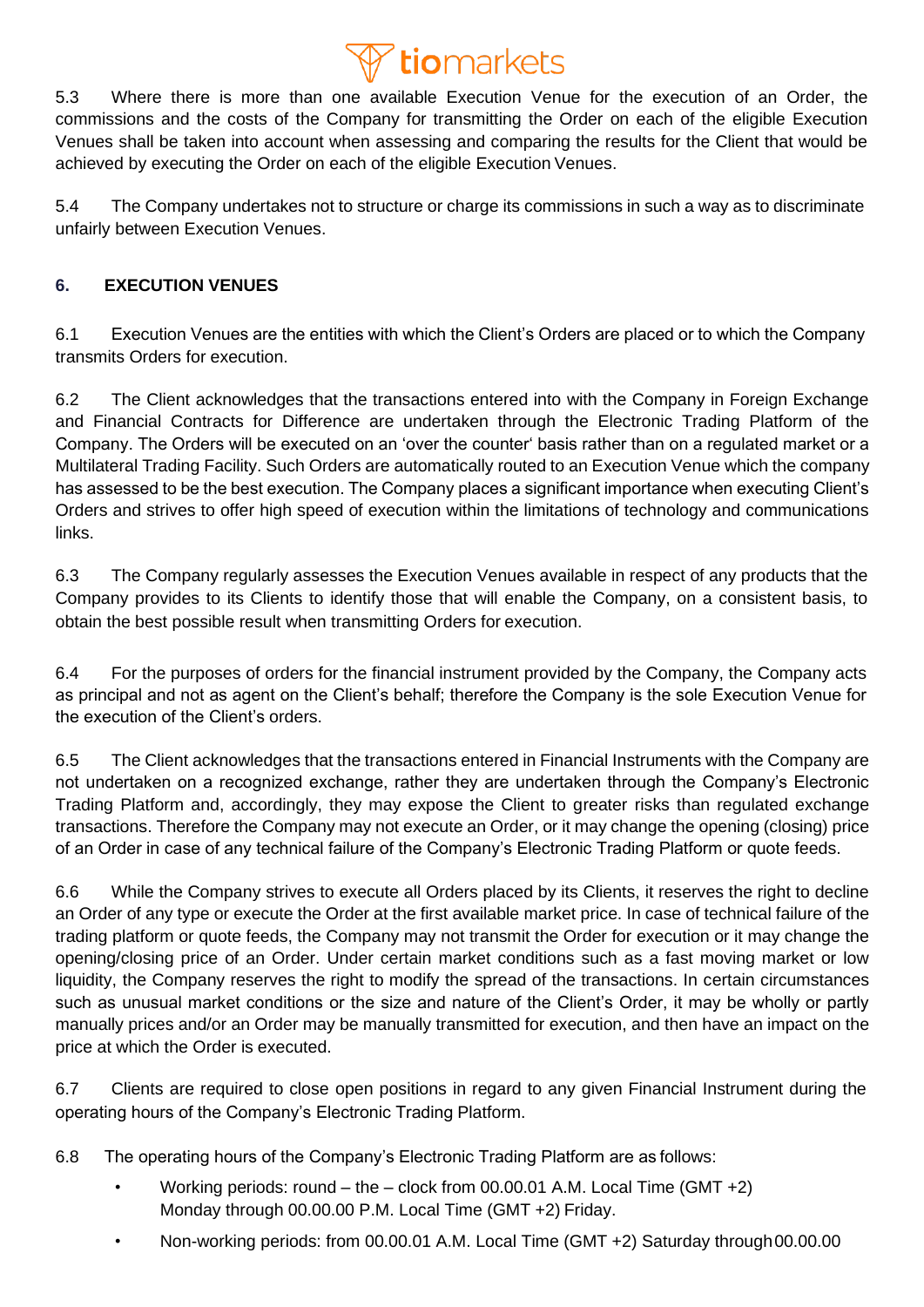

P.M. Local Time (GMT +2) Sunday.

• Holidays: Holidays will be announced through the internal mail of the trading terminal supplied by the Company.

### **7. MONITORING AND REVIEW**

7.1 The Company will monitor on a regular basis the effectiveness of this Policy and, in particular, the execution quality of the procedures explained in the Policy and, where appropriate, reserves the right to correct any deficiencies.

7.2 In addition, Company will review the Policy at least annually. A review will also be carried out whenever a material change occurs that affects the ability of the Company to continue to the best possible result for the execution of its Client Orders on a consistent basis using the venues included in this Policy.

7.3 The Company will inform its Clients of any material change to this Policy by posting an updated version of this Policy on its Website(s).

### **8. CLIENT CONSENT**

8.1 When establishing a business relation with the Client, the Company is required to obtain the Client's prior consent to this Policy. The Company is also required to obtain the Client's prior express consent before it executes or transmits its Order for execution outside a regulated market or an MTF (Multilateral Trading Facility). The Company may obtain the above consents in the form of a general agreement. The Company reserves the right to review and/or amend its Policy and arrangements, at its sole discretion, whenever it deems fit or appropriate.

8.2 Our Order Execution Policy is part of our Terms and Conditions of Business, which is a contractually binding agreement between the Company and its Clients, and is incorporated therein by reference. It shall be applicable to all transactions among the Company and its Clients, to the extent that it does not impose and/ or does not seek to impose any obligations on us which we would not otherwise have.

### **9. CORPORATE ACTIONS**

9.1 Dividends:

- Clients holding long positions on the applicable share and/or spot index at the ex-dividend date will receive a dividend in the form of a swapadjustment
- Clients holding short positions on the applicable share and/or spot index at the ex-dividend date will be charged the dividend amount in the form of a swap adjustment

#### **10. IMPORTANT INFORMATION**

10.1 There may be specific leverage limits on the instruments available. For more information please visit our website.

10.2 CFDs are not eligible for sale in certain jurisdictions or countries. For more info please refer to our website.

### **11. COMPANY'S CONTACT DETAILS**

11.1 Clients shall communicate with the Company with the communication methods described within this policy and/or at the following address: